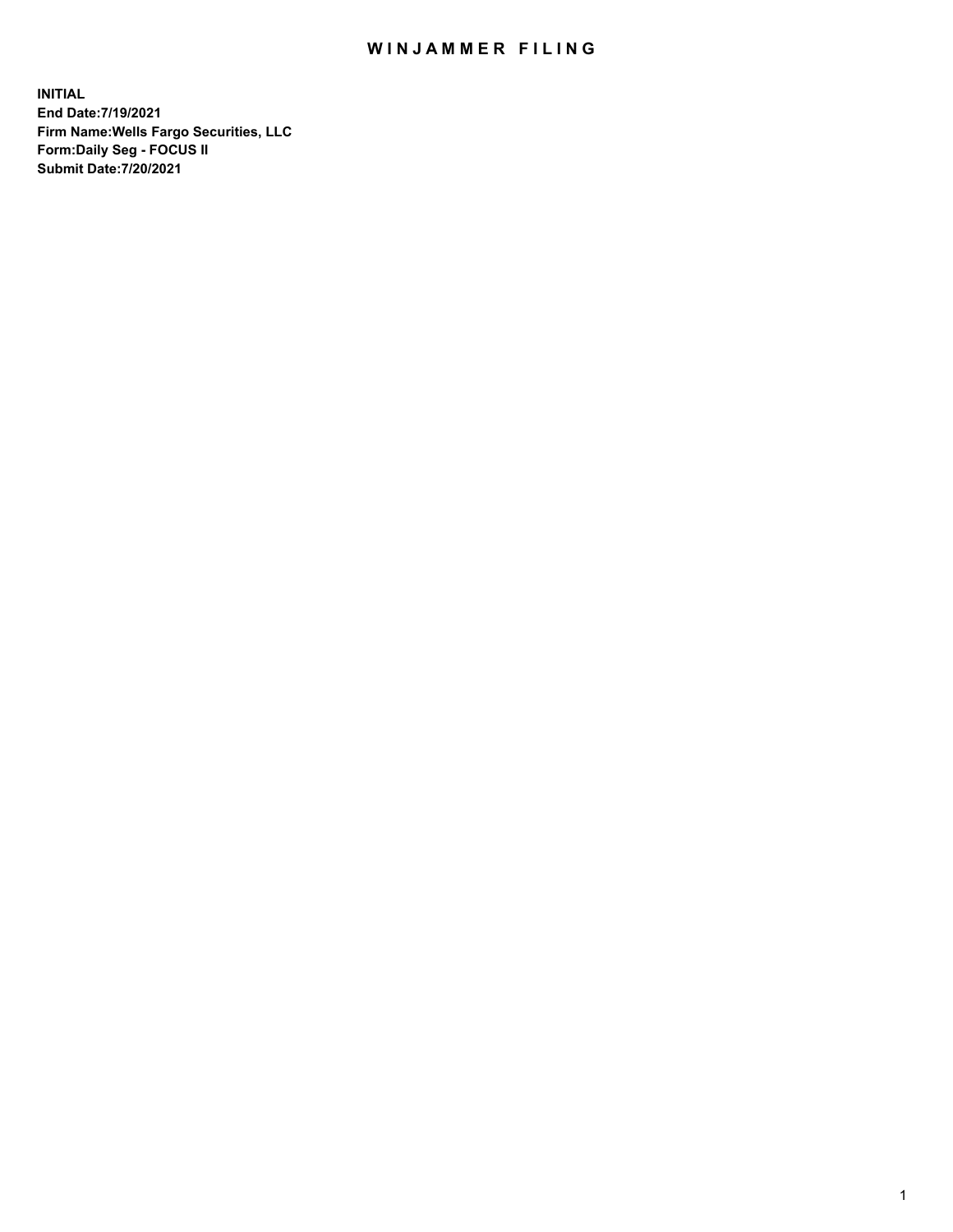**INITIAL End Date:7/19/2021 Firm Name:Wells Fargo Securities, LLC Form:Daily Seg - FOCUS II Submit Date:7/20/2021 Daily Segregation - Cover Page**

| Name of Company                                                                                                                                                                                                                                                                                                                | <b>Wells Fargo Securities LLC</b>                                         |
|--------------------------------------------------------------------------------------------------------------------------------------------------------------------------------------------------------------------------------------------------------------------------------------------------------------------------------|---------------------------------------------------------------------------|
| <b>Contact Name</b>                                                                                                                                                                                                                                                                                                            | <b>James Gnall</b>                                                        |
| <b>Contact Phone Number</b>                                                                                                                                                                                                                                                                                                    | 917-699-6822                                                              |
| <b>Contact Email Address</b>                                                                                                                                                                                                                                                                                                   | james.w.gnall@wellsfargo.com                                              |
| FCM's Customer Segregated Funds Residual Interest Target (choose one):<br>a. Minimum dollar amount: ; or<br>b. Minimum percentage of customer segregated funds required:% ; or<br>c. Dollar amount range between: and; or<br>d. Percentage range of customer segregated funds required between:% and%.                         | 270,000,000<br>$\overline{\mathbf{0}}$<br>0 <sub>0</sub><br>00            |
| FCM's Customer Secured Amount Funds Residual Interest Target (choose one):<br>a. Minimum dollar amount: ; or<br>b. Minimum percentage of customer secured funds required:%; or<br>c. Dollar amount range between: and; or<br>d. Percentage range of customer secured funds required between:% and%.                            | 40,000,000<br>$\overline{\mathbf{0}}$<br>0 <sub>0</sub><br>0 <sub>0</sub> |
| FCM's Cleared Swaps Customer Collateral Residual Interest Target (choose one):<br>a. Minimum dollar amount: ; or<br>b. Minimum percentage of cleared swaps customer collateral required:% ; or<br>c. Dollar amount range between: and; or<br>d. Percentage range of cleared swaps customer collateral required between:% and%. | 375,000,000<br><u>0</u><br>00<br>00                                       |

Attach supporting documents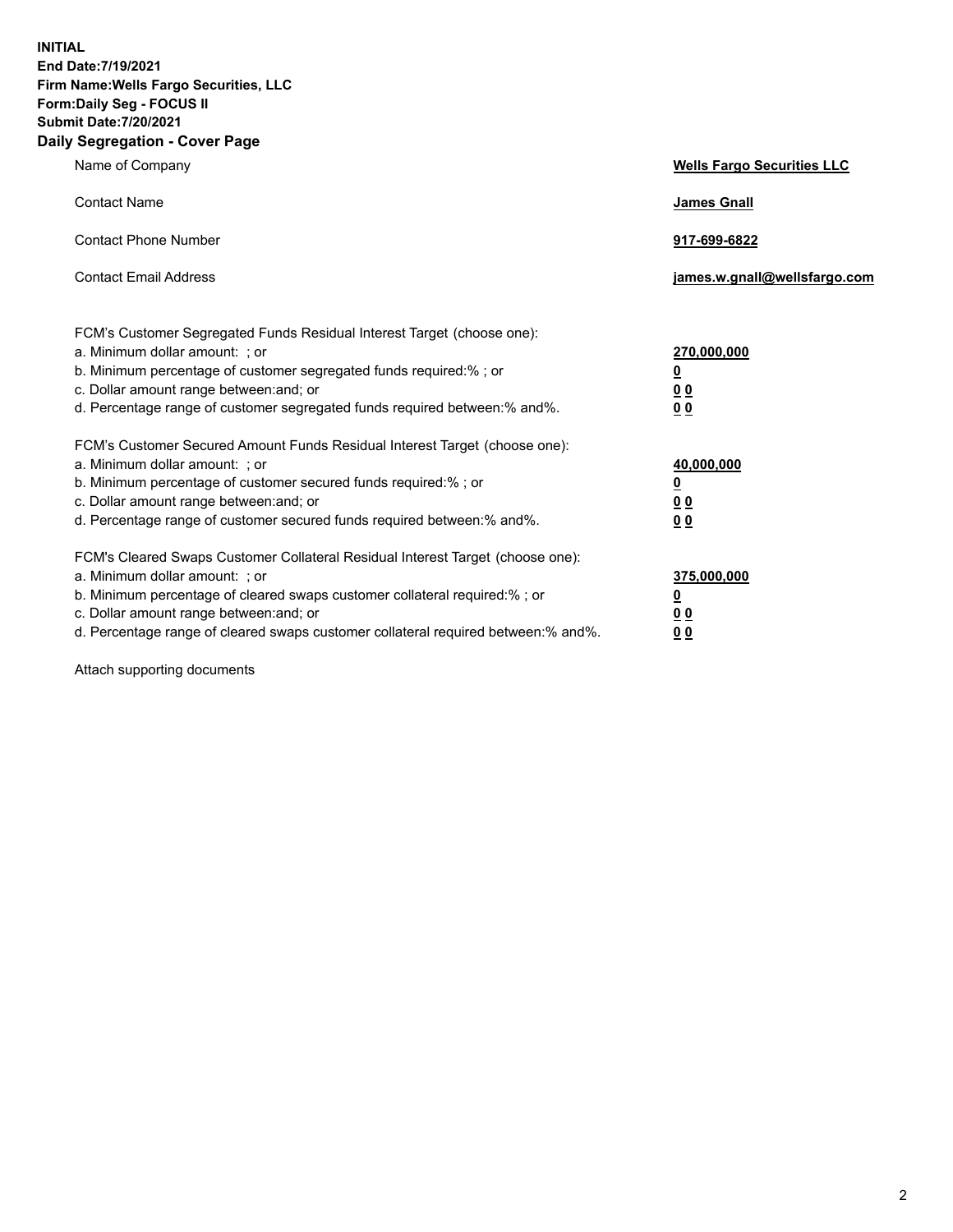**INITIAL End Date:7/19/2021 Firm Name:Wells Fargo Securities, LLC Form:Daily Seg - FOCUS II Submit Date:7/20/2021**

## **Daily Segregation - Secured Amounts**

|     | Foreign Futures and Foreign Options Secured Amounts                                         |                                   |
|-----|---------------------------------------------------------------------------------------------|-----------------------------------|
|     | Amount required to be set aside pursuant to law, rule or regulation of a foreign            | $0$ [7305]                        |
|     | government or a rule of a self-regulatory organization authorized thereunder                |                                   |
| 1.  | Net ledger balance - Foreign Futures and Foreign Option Trading - All Customers             |                                   |
|     | A. Cash                                                                                     | 245,255,847 [7315]                |
|     | B. Securities (at market)                                                                   | 201,921,429 [7317]                |
| 2.  | Net unrealized profit (loss) in open futures contracts traded on a foreign board of trade   | $-62,479,635$ [7325]              |
| 3.  | Exchange traded options                                                                     |                                   |
|     | a. Market value of open option contracts purchased on a foreign board of trade              | 393 [7335]                        |
|     | b. Market value of open contracts granted (sold) on a foreign board of trade                | $-12,036$ [7337]                  |
| 4.  | Net equity (deficit) (add lines 1. 2. and 3.)                                               | 384,685,998 [7345]                |
| 5.  | Account liquidating to a deficit and account with a debit balances - gross amount           | 20,657,926 [7351]                 |
|     | Less: amount offset by customer owned securities                                            | -20,656,712 [7352] 1,214 [7354]   |
| 6.  | Amount required to be set aside as the secured amount - Net Liquidating Equity              | 384,687,212 [7355]                |
|     | Method (add lines 4 and 5)                                                                  |                                   |
| 7.  | Greater of amount required to be set aside pursuant to foreign jurisdiction (above) or line | 384,687,212 [7360]                |
|     | 6.                                                                                          |                                   |
|     | FUNDS DEPOSITED IN SEPARATE REGULATION 30.7 ACCOUNTS                                        |                                   |
| 1.  | Cash in banks                                                                               |                                   |
|     | A. Banks located in the United States                                                       | 63,059,242 [7500]                 |
|     | B. Other banks qualified under Regulation 30.7                                              | 27,969,615 [7520] 91,028,857      |
|     |                                                                                             | [7530]                            |
| 2.  | Securities                                                                                  |                                   |
|     | A. In safekeeping with banks located in the United States                                   | 127,434,355 [7540]                |
|     | B. In safekeeping with other banks qualified under Regulation 30.7                          | 0 [7560] 127,434,355 [7570]       |
| 3.  | Equities with registered futures commission merchants                                       |                                   |
|     | A. Cash                                                                                     | 75,401,813 [7580]                 |
|     | <b>B.</b> Securities                                                                        | 94,503,862 [7590]                 |
|     | C. Unrealized gain (loss) on open futures contracts                                         | -51,797,366 [7600]                |
|     | D. Value of long option contracts                                                           | 393 [7610]                        |
|     | E. Value of short option contracts                                                          | -12,036 [7615] 118,096,666 [7620] |
| 4.  | Amounts held by clearing organizations of foreign boards of trade                           |                                   |
|     | A. Cash                                                                                     | $0$ [7640]                        |
|     | <b>B.</b> Securities                                                                        | $0$ [7650]                        |
|     | C. Amount due to (from) clearing organization - daily variation                             | $0$ [7660]                        |
|     | D. Value of long option contracts                                                           | $0$ [7670]                        |
|     | E. Value of short option contracts                                                          | 0 [7675] 0 [7680]                 |
| 5.  | Amounts held by members of foreign boards of trade                                          |                                   |
|     | A. Cash                                                                                     | -14,426,689 [7700]                |
|     | <b>B.</b> Securities                                                                        | 200, 112, 251 [7710]              |
|     | C. Unrealized gain (loss) on open futures contracts                                         | $-16,842,884$ [7720]              |
|     | D. Value of long option contracts                                                           | $0$ [7730]                        |
|     | E. Value of short option contracts                                                          | 0 [7735] 168,842,678 [7740]       |
| 6.  | Amounts with other depositories designated by a foreign board of trade                      | 0 [7760]                          |
| 7.  | Segregated funds on hand                                                                    | $0$ [7765]                        |
| 8.  | Total funds in separate section 30.7 accounts                                               | 505,402,556 [7770]                |
| 9.  | Excess (deficiency) Set Aside for Secured Amount (subtract line 7 Secured Statement         | 120,715,344 [7380]                |
|     | Page 1 from Line 8)                                                                         |                                   |
| 10. | Management Target Amount for Excess funds in separate section 30.7 accounts                 | 40,000,000 [7780]                 |

11. Excess (deficiency) funds in separate 30.7 accounts over (under) Management Target **80,715,344** [7785]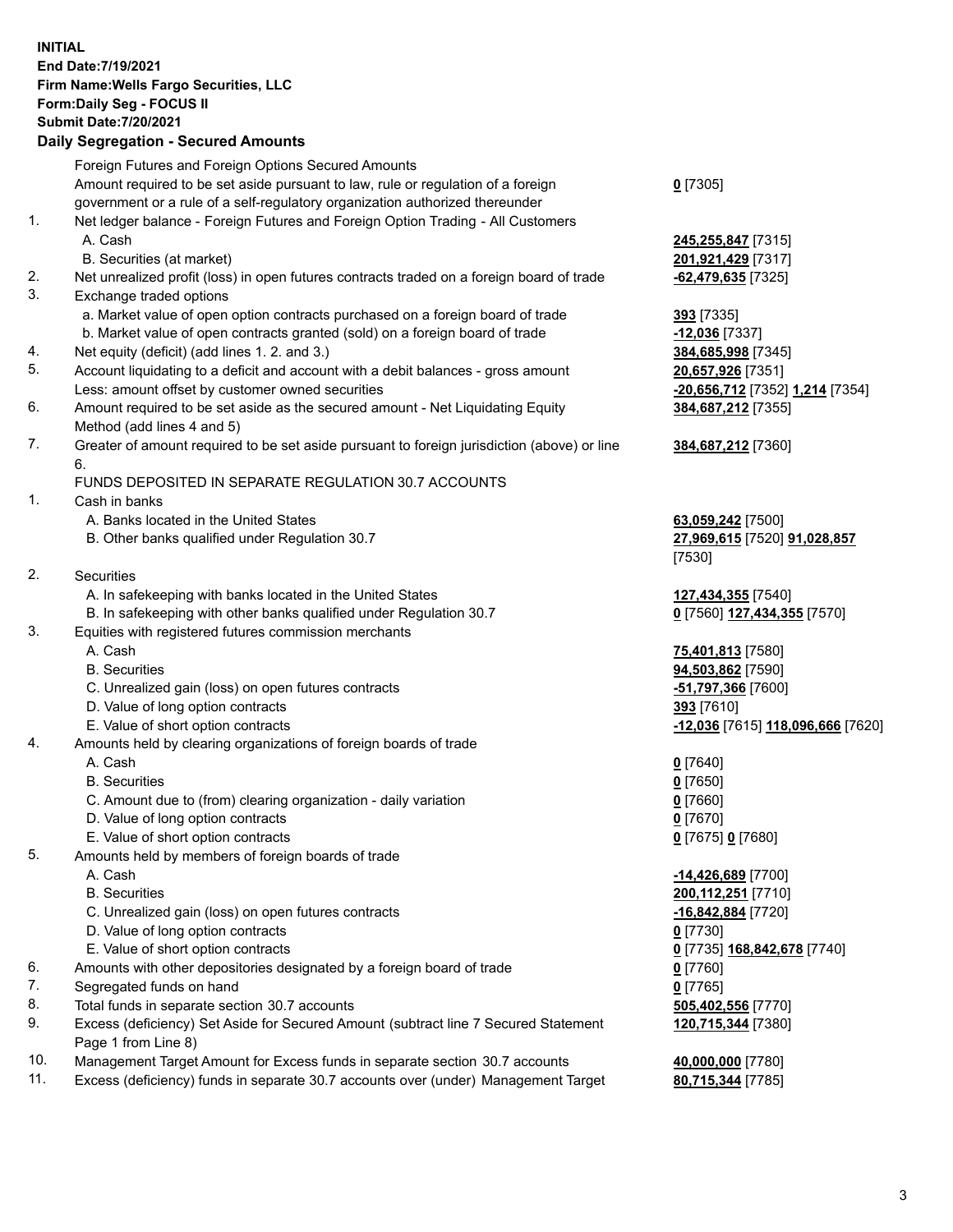**INITIAL End Date:7/19/2021 Firm Name:Wells Fargo Securities, LLC Form:Daily Seg - FOCUS II Submit Date:7/20/2021**

## **Daily Segregation - Segregation Statement**

SEGREGATION REQUIREMENTS(Section 4d(2) of the CEAct)

| 1.  | Net ledger balance                                                                  |                               |
|-----|-------------------------------------------------------------------------------------|-------------------------------|
|     | A. Cash                                                                             | 3,929,927,029 [7010]          |
|     | B. Securities (at market)                                                           | 1,955,118,333 [7020]          |
| 2.  | Net unrealized profit (loss) in open futures contracts traded on a contract market  | -1,016,434,234 [7030]         |
| 3.  | Exchange traded options                                                             |                               |
|     | A. Add market value of open option contracts purchased on a contract market         | 1,447,892,870 [7032]          |
|     | B. Deduct market value of open option contracts granted (sold) on a contract market | -1,462,296,899 [7033]         |
| 4.  | Net equity (deficit) (add lines 1, 2 and 3)                                         | 4,854,207,099 [7040]          |
| 5.  | Accounts liquidating to a deficit and accounts with                                 |                               |
|     | debit balances - gross amount                                                       | 327,519,376 [7045]            |
|     | Less: amount offset by customer securities                                          | -323,980,879 [7047] 3,538,497 |
|     |                                                                                     | [7050]                        |
| 6.  | Amount required to be segregated (add lines 4 and 5)                                | 4,857,745,596 [7060]          |
|     | FUNDS IN SEGREGATED ACCOUNTS                                                        |                               |
| 7.  | Deposited in segregated funds bank accounts                                         |                               |
|     | A. Cash                                                                             | 183,965,023 [7070]            |
|     | B. Securities representing investments of customers' funds (at market)              | 190,132,587 [7080]            |
|     | C. Securities held for particular customers or option customers in lieu of cash (at | 876,815,396 [7090]            |
|     | market)                                                                             |                               |
| 8.  | Margins on deposit with derivatives clearing organizations of contract markets      |                               |
|     | A. Cash                                                                             | 1,865,682,230 [7100]          |
|     | B. Securities representing investments of customers' funds (at market)              | 1,090,189,177 [7110]          |
|     | C. Securities held for particular customers or option customers in lieu of cash (at | 1,078,302,937 [7120]          |
|     | market)                                                                             |                               |
| 9.  | Net settlement from (to) derivatives clearing organizations of contract markets     | 88,341,788 [7130]             |
| 10. | Exchange traded options                                                             |                               |
|     | A. Value of open long option contracts                                              | 1,447,892,870 [7132]          |
|     | B. Value of open short option contracts                                             | -1,462,296,899 [7133]         |
| 11. | Net equities with other FCMs                                                        |                               |
|     | A. Net liquidating equity                                                           | $0$ [7140]                    |
|     | B. Securities representing investments of customers' funds (at market)              | $0$ [7160]                    |
|     | C. Securities held for particular customers or option customers in lieu of cash (at | $0$ [7170]                    |
|     | market)                                                                             |                               |
| 12. | Segregated funds on hand                                                            | $0$ [7150]                    |
| 13. | Total amount in segregation (add lines 7 through 12)                                | 5,359,025,109 [7180]          |
| 14. | Excess (deficiency) funds in segregation (subtract line 6 from line 13)             | 501,279,513 [7190]            |
| 15. | Management Target Amount for Excess funds in segregation                            | 270,000,000 [7194]            |
| 16. | Excess (deficiency) funds in segregation over (under) Management Target Amount      | 231,279,513 [7198]            |
|     | <b>Excess</b>                                                                       |                               |